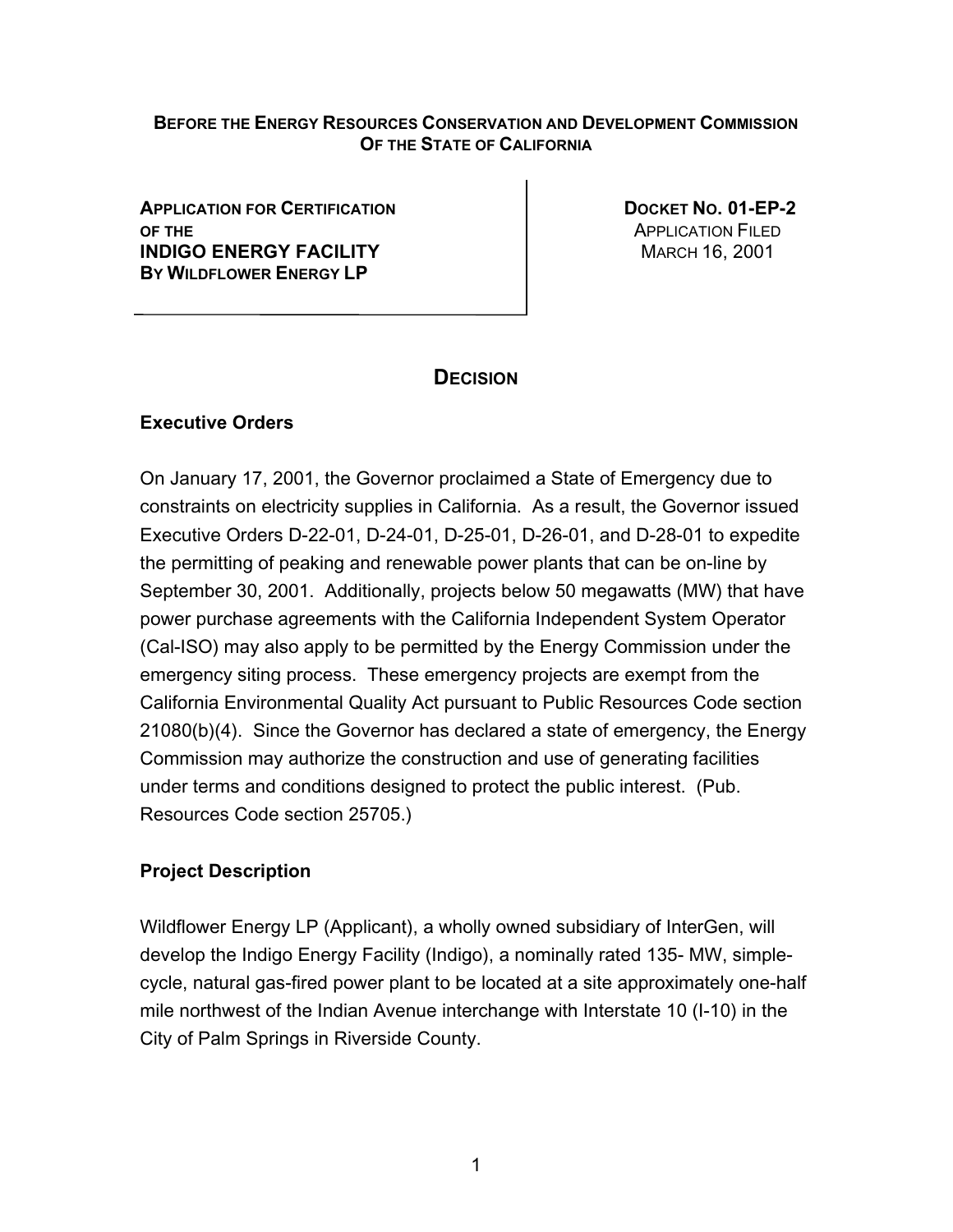Indigo will occupy approximately 10 acres and will consist of modular components. The project site is vacant and is located in an area designated for energy and industrial uses. Windmill farms are adjacent to the project site. Wintec Energy, LTD, a wind energy developer, owns the parcel as well as others in the area. Applicant has signed a binding Agreement to lease the site for 10 years, with options to extend the term of the lease for up to 30 years. Applicant is also engaged in negotiations to purchase the property.

Indigo will have three 105-foot stacks and turbine compressor vents approximately half the height of nearby windmills. No other facility structure would be taller than 45 feet. It will have three GE LM6000 Enhanced Sprint gas turbine engines, each nominally rated at 45 MW. It will utilize Selective Catalytic Reduction (SCR) and carbon monoxide (CO) oxidation catalyst systems to control emissions of oxides of nitrogen (NOx) and CO. Aqueous ammonia is necessary for the SCR system and will be stored on-site in one 10,000-gallon tank with secondary steel containment.

The Indigo site is located approximately 1,600 feet east of Southern California Edison s (SCE) 115-kilovolt (kV) transmission line that runs between the Garnet and Devers Substations, which line and substations are controlled by Cal-ISO. Connection to this line will require a new wood-pole transmission line. Each wood pole will be 65 to 70 feet in height.

Indigo will include a new 24-inch natural gas supply line in order to connect to an existing 30-inch Southern California Gas Company (SoCalGas) main line south of Interstate Highway 10 (I-10). It will utilize an estimated 1,500 million Btus per hour (mmbtu/hr) of pipeline quality natural gas.

Indigo will use approximately 240 gallons per minute (gpm) of water at peak usage, which will be used for evaporative inlet air cooling. Applicant expects to obtain water from the Mission Springs Water District (MSWD), which has a 12-inch water main that runs along the south side of the project site. A 90-foot water line will be required to bring the water into the facility. Wastewater from the project will be routed to an oil-water separator and discharged into the local storm drainage system.

Indigo is a simple-cycle project that will operate during periods of high demand and Applicant requests certification for the life of the project. Applicant expects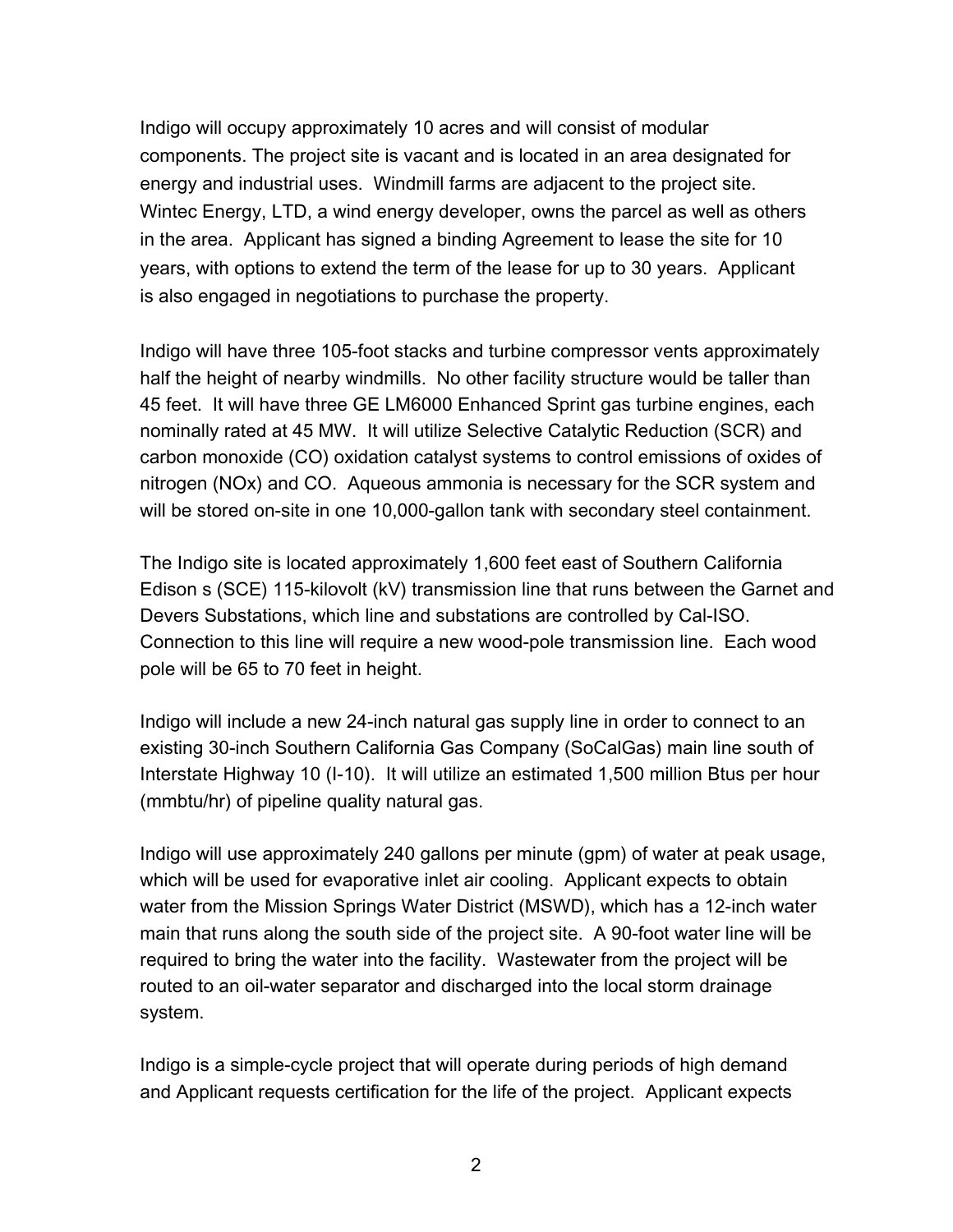contruction to take two to three months, assuming timely completion of the natural gas and transmission interconnections. Indigo is expected to be in operation by July 5, 2001. Construction will begin upon issuance of the Authority to Construct (ATC) permit by the South Coast Air Quality Management District (Air District). Applicant stated at the Energy Commission hearing held on April 4, 2001, that the Air District may allow construction to commence prior to the issuance of the ATC.

Indigo is currently under contract to supply capacity and energy to the Cal-ISO pursuant to a Summer Reliability Agreement (SRA) executed with Cal-ISO on November 28, 2000. The SRA requires the plant to be on-line for summer 2001 and allows Cal-ISO to dispatch the facility from June to October for up to 500 hours for years 2001, 2002, and 2003. Through its affiliate Coral Energy LLC, Applicant is currently renegotiating its Cal-ISO SRA with the California Department of Water Resources (DWR). Coral Energy LLC is owned by InterGen (30%) and Shell (70%).

## **Public Hearing**

On March 27, 2001, in the City of Palm Springs, Energy Commission Chairman William J. Keese, the Energy Commissioner designated to conduct proceedings on this proposal, held a public site visit and informational hearing to discuss the project with governmental agencies, community organizations, and members of the public. At the hearing, Applicant described the project and Energy Commission staff explained the Energy Commission s expedited review process. Local residents and other members of the public presented comments and asked questions about the project.

Representatives of the following agencies attended and participated at the hearing: William G. Kleindienst, Mayor, City of Palm Springs; Matt Weyuker, Mayor, City of Desert Hot Springs; John Yee, Air District; Refugio Joe Bocanegra, General manager, MSWD.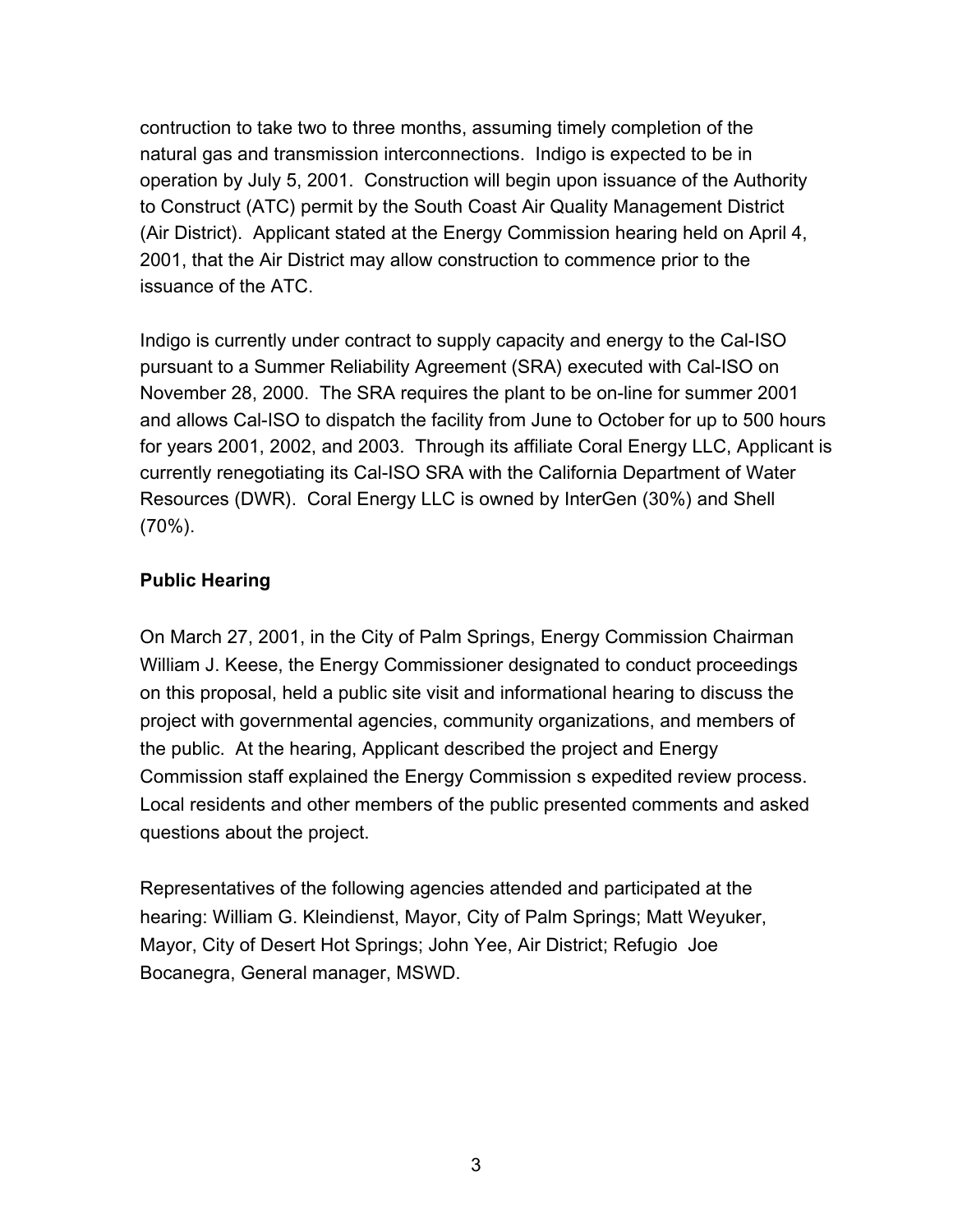### **Issues of Concern**

The following issues were identified at the hearing and during the review and consideration period that followed. At the conclusion of the hearing, Applicant was asked to address issues identified at the hearing, numbers 1 through 3 below. Applicant submitted its response on March 29, 2001, via electronic mail.

1. Timely completion of the transmission interconnection.

Applicant will connect to an SCE-owned 115-kV transmission line controlled by Cal-ISO. At the time of the hearing, Applicant had not entered into a final interconnection agreement with SCE. Applicant stated in its Application the project could be delayed for up to seven months in the event of delay in completion of the gas and electric interconnection.

In its March 29, 2001, submission, Applicant stated that it is working with SCE and plans to have the project on-line by the first week of July. Applicant received the preliminary System Impact Studies on March 29, 2001, and is entering into an expedited service agreement with SCE.

2. Timely completion of the natural gas interconnection.

Applicant will receive natural gas from SoCalGas through construction of a new 24-inch pipeline extension from existing main pipelines, which are approximately 900 feet away. As noted above, Applicant stated that up to a seven-month delay was possible if fuel interconnections were delayed. Additionally, the interconnection would require Department of Transportation ( Caltrans ) permission for planned excavation under I-10.

In its March 29, 2001, submission, Applicant stated that SoCalGas has completed base mapping, soil borings and potholing tests for the I-10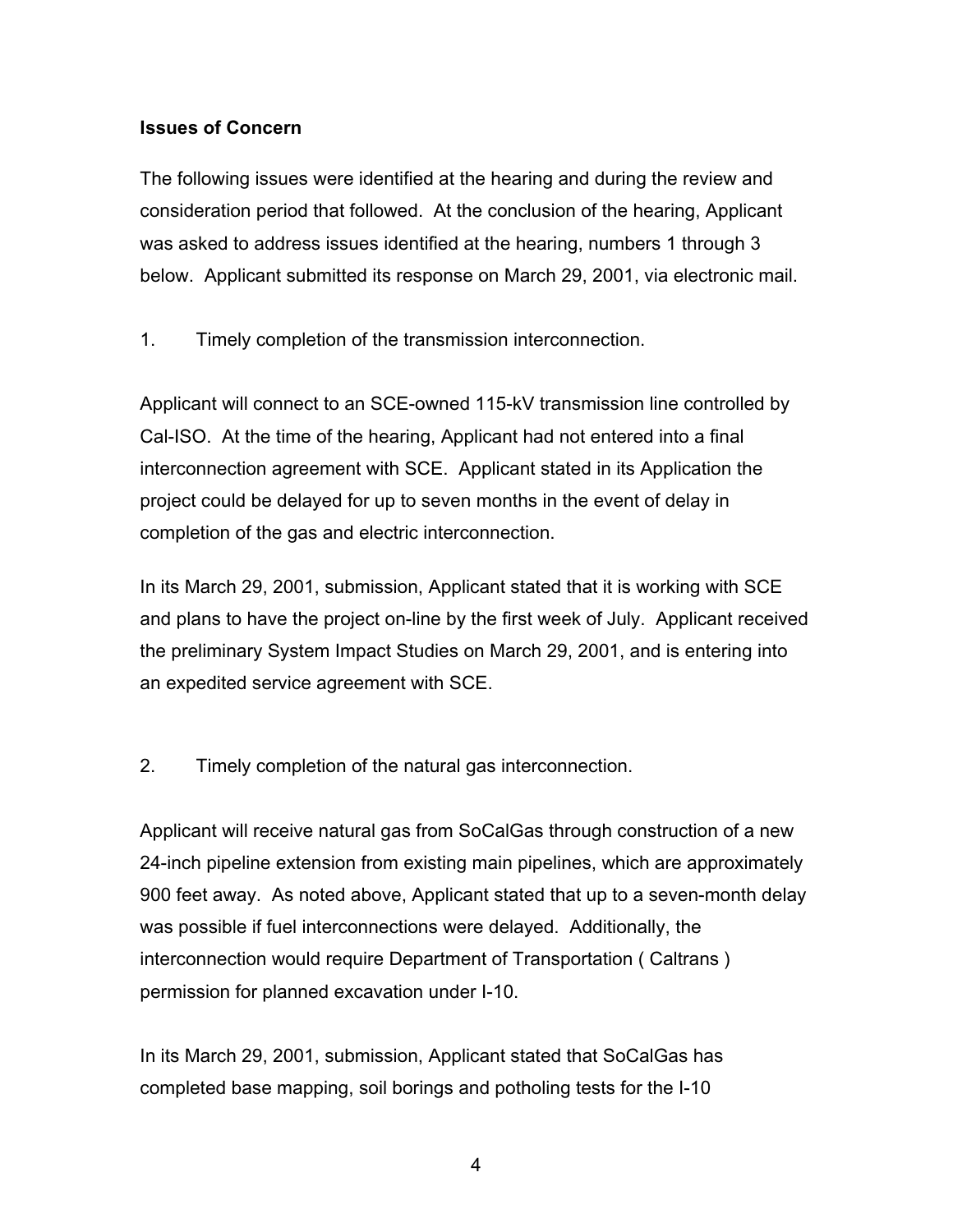underground crossing, land research studies for the potential route area, basic design and material lists for the pipeline construction including tie-in details, preliminary design and costing of the meter set assembly, service line sizing, and selection of preferred metering location at Indigo site. Applicant reports that it is working with SoCalGas to confirm the final the route alignment, which it believes will be complete the week of April 2, 2001. SoCalGas will then submit the permit package to Caltrans. Applicant further reports that Caltrans has committed to completing its permit review within two weeks. Condition **TRANS-2**, included in the Staff Assessment, requires Applicant to obtain necessary encroachment permits from Caltrans.

### 3. Availability of water for the project.

Applicant asserts in the Application that it will obtain water to meet project needs from MSWD. However, at the hearing, representatives of the MSWD objected to the project on the grounds that the project size and scope were greater than first disclosed. Mr. Bocanegra stated that MWSD would be unable to provide the required water supply without adversely affecting present customers or without hampering future residential growth. He stated that water would have to be imported to meet project needs.

Applicant agreed to meet with MSWD to attempt to resolve water supply issues. In its March 29, 2001, submission, Applicant stated that it met with MSWD on March 29, 2001, to negotiate water supply service and that it will continue to work with MSWD to obtain an amended Will-Serve Letter regarding project water supply needs.

Applicant indicated that it was also taking steps to obtain an alternative water supply by utilizing the groundwater directly underneath the proposed site. It has obtained a permit, dated March 29, 2001, from Riverside County to drill a water well at the project site. Applicant also stated that the water quality at the project site area is adequate.

5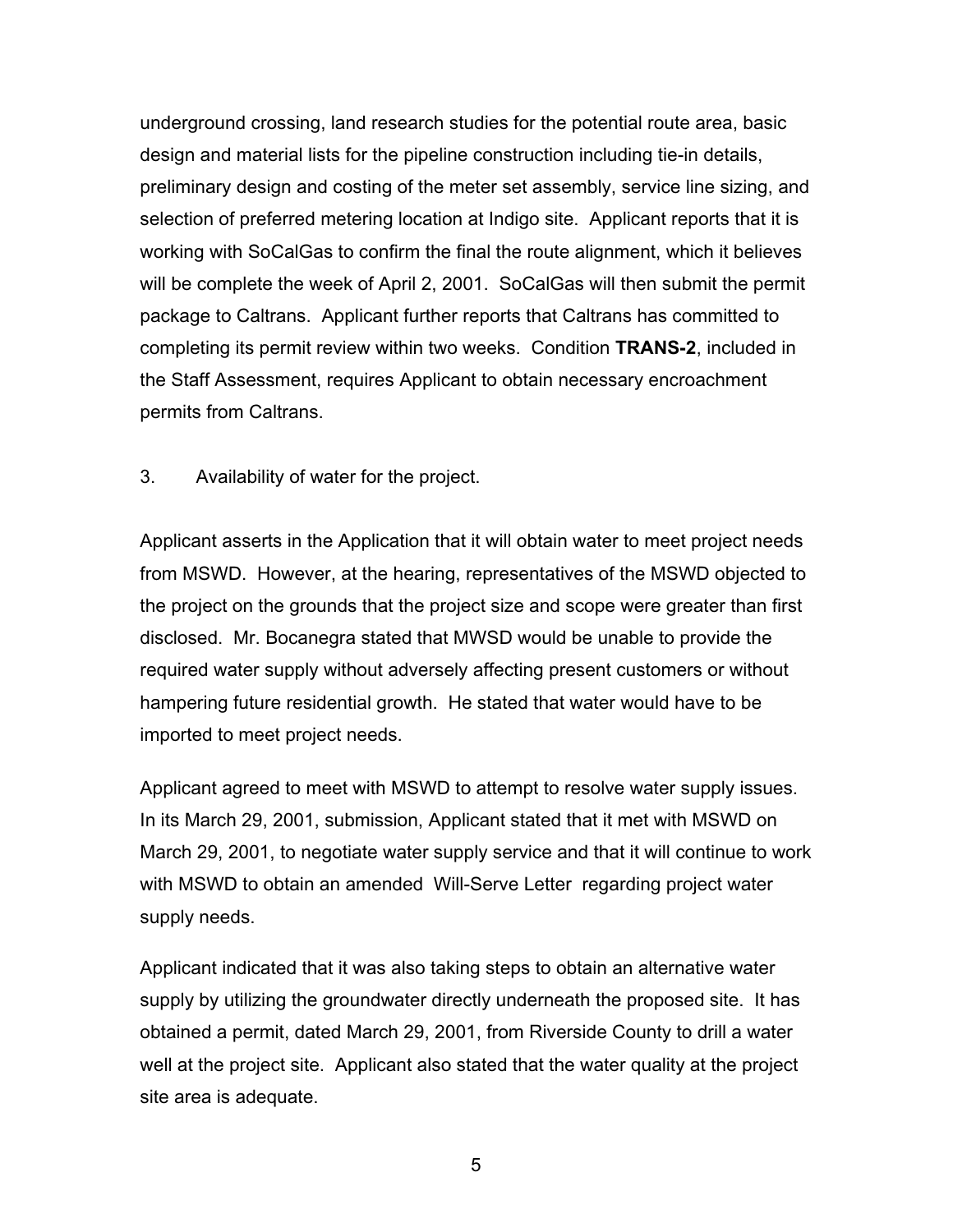On March 31, 2001, Energy Commission staff issued its Staff Assessment. Staff proposed a condition of certification that would require modeling of the project s impact on the local aquifer before an on-site well could be drilled to supply the project. If Applicant is unable to obtain an agreement from MSWD to supply the project with water, Staff will review the potential impact that project water use will have on the local aquifer, and will require appropriate mitigation to avoid significant impacts.

On April 2, 2001, MSWD submitted a Will-Serve Letter to the Applicant indicating that it is prepared to provide water service to the project at a rate not to exceed 240 gpm for 328.5 days each year subject to conditions and reservations. In the alternative, MSWD submitted a separate letter to the Energy Commission on April 2, 2001, specifying mitigation measures to be imposed on the Applicant in the event that the Energy Commission approves the Applicant s proposal to drill wells at the site. At the Energy Commission hearing on April 4, 2001, Staff indicated that it was likely a water supply agreement between MSWD and Applicant would be finalized and that Condition **SOIL & WATER-7** requires the project owner to implement an approved mitigation plan if the well-drilling alternative is chosen.

4. Status of the Air District permit application.

As set forth in the Public Comment section, several speakers at the hearing expressed concern regarding air emissions.

On February 23, 2001, Applicant filed an application with the Air District to obtain the required ATC permit. The ATC application was amended on March 7, 2001. Applicant asserted, and its representatives stated at the public hearing, that project emissions would not exceed the levels determined by the Air District to pose significant health risk. The project will nevertheless exceed emissions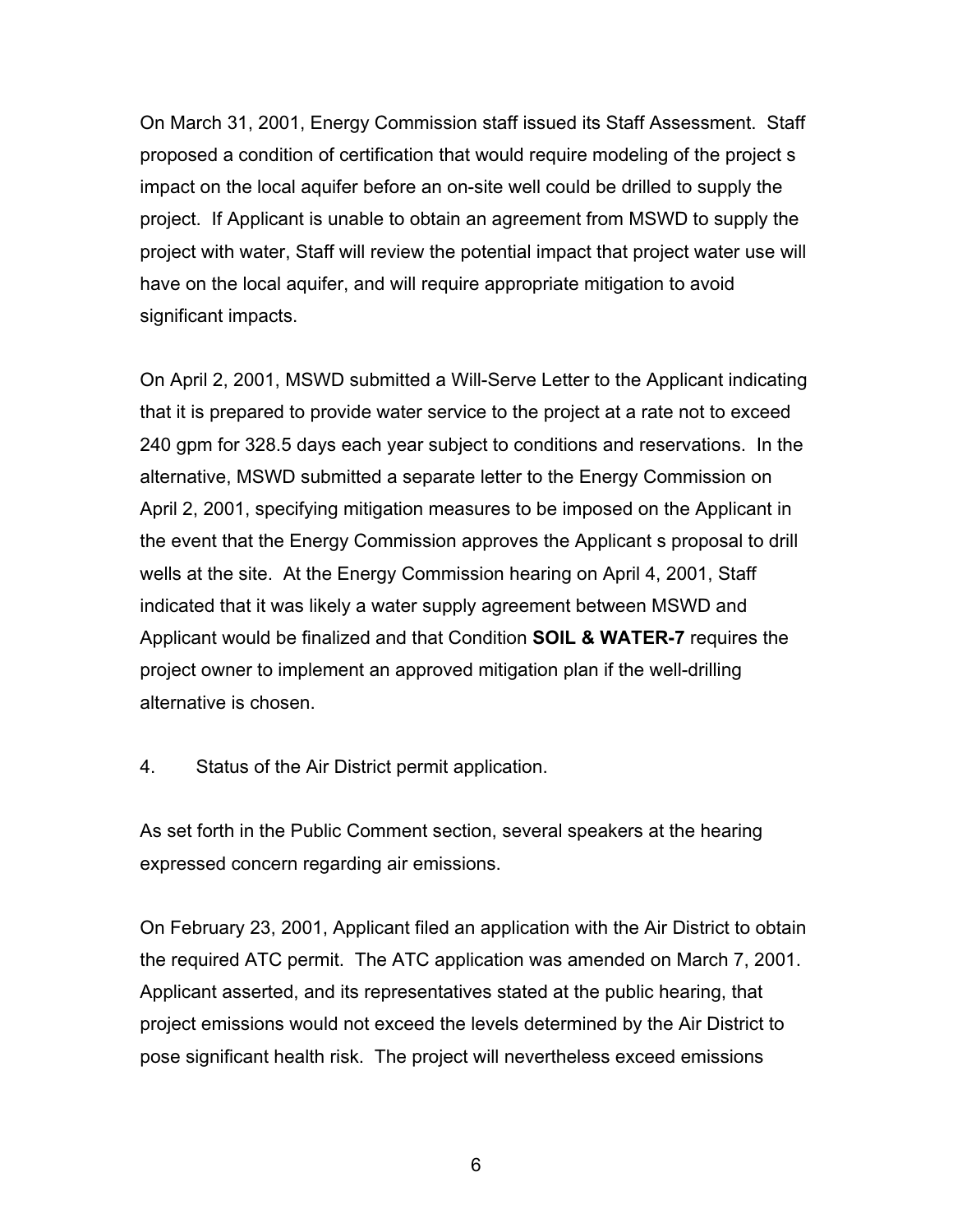offset thresholds established by the Air District and Applicant is required to obtain the necessary emission reduction credits.

The Air District has preliminarily approved the ATC application. Such approval is contained in its Notice of Intent to Issue Permit published on March 28, 2001. The Air District states in its Notice that emission offsets are required for nitrogen dioxide (NO2), sulfur dioxide (SO2), CO, and particulate matter less than 10 microns (PM10). The Notice triggers a 30-day public review and comment period before any final action on the application is taken by the Air District.

Applicant expects to have the necessary emission reduction credits to offset the emissions in question, by utilizing temporary offsets held in the statewide Emission Reduction Credit Bank established by the California Air Resources Board (CARB), by utilizing priority reserve credits that may become available from the Air District, or by purchasing offsets in the open market, if necessary.

## **Public Comment**

The City of Palm Springs, through its Mayor, William G. Kleindienst, expressed support for the project. The city adopted Resolution No. 20014 and approved Urgency Ordinance No. 1593 to facilitate project compliance with the City s zoning ordinance. (Tr. at p. 52; Staff Assessment at p. 10.)

Michael Bracken, representing the Coachella Valley Economic Partnership, also spoke in support of the project and submitted 14 letters in support of the project from local business and community leaders.

Four other individuals, Building Industry Association representative Patrick Swarthout, power plant developer Henry Orlosky, local business owner and resident Miles Barrett, and Indigo site owner Fred Noble, spoke in support of the project. David Pendergrass submitted a written comment in favor of the project.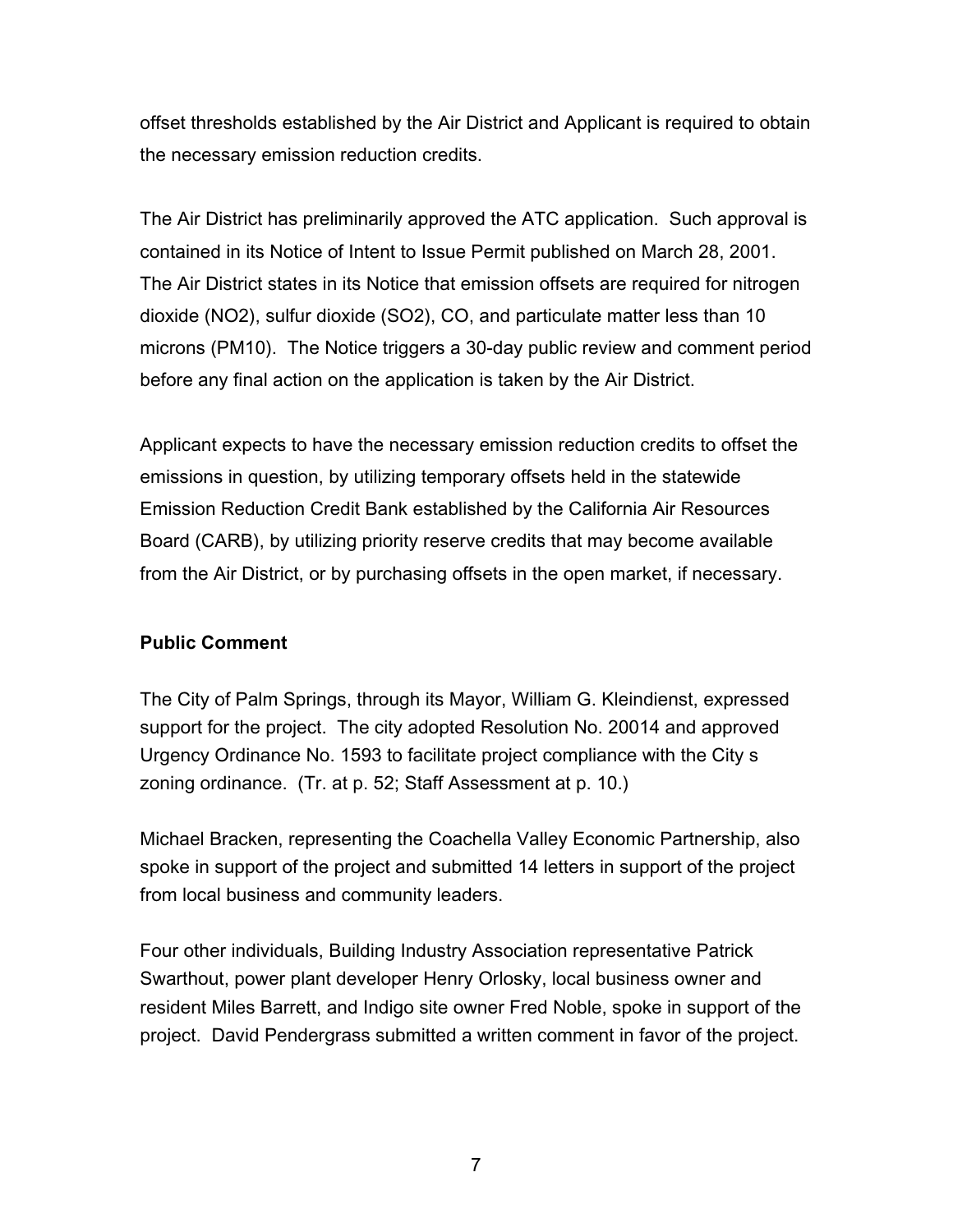While not opposed to the project, Desert Hot Springs Mayor Matt Weyuker expressed concern regarding the use of water, air emissions, and the impact of construction activity on local traffic. Palm Springs resident Tony Hoetker expressed similar concerns regarding the plant s emissions.

Desert Hot Springs resident William Thomas also expressed concern about the impact of emissions, providing a list of chemicals likely to flow from the plant. He urged the Energy Commission to consider alternative energy sources, such as photovoltaic energy systems, commonly known as solar cells, and natural gas fuel cells. Chairman Keese responded that while the Energy Commission is exploring the potential of these technologies, they are not viable alternatives to the proposed project.

As set forth above, the Air District representatives addressed the emission concerns and will impose conditions to ensure compliance with Air District rules and requirements.

As noted above, MSWD objected to the project on the basis of its anticipated impact on the area s water supply. However, Energy Commission staff is proposing conditions of certification to ensure that any adverse impacts to the water supply is mitigated.

#### **Staff Assessment**

On March 31, 2001, Energy Commission staff issued its Staff Assessment, which is attached hereto and incorporated herein by reference. Staff conducted a fatal flaw analysis and found no areas of major concern related to the project.

The conditions contained in the Staff Assessment are hereby adopted as the Conditions of Certification for the Indigo project. Three of the conditions were modified at the April 4, 2001, Energy Commission business meeting as follows:

**LAND-1:** With respect to the public art fees requirement, the condition is amended to read as follows: Unless waived by the City of Palm Springs, the proposed project should contribute public art or fees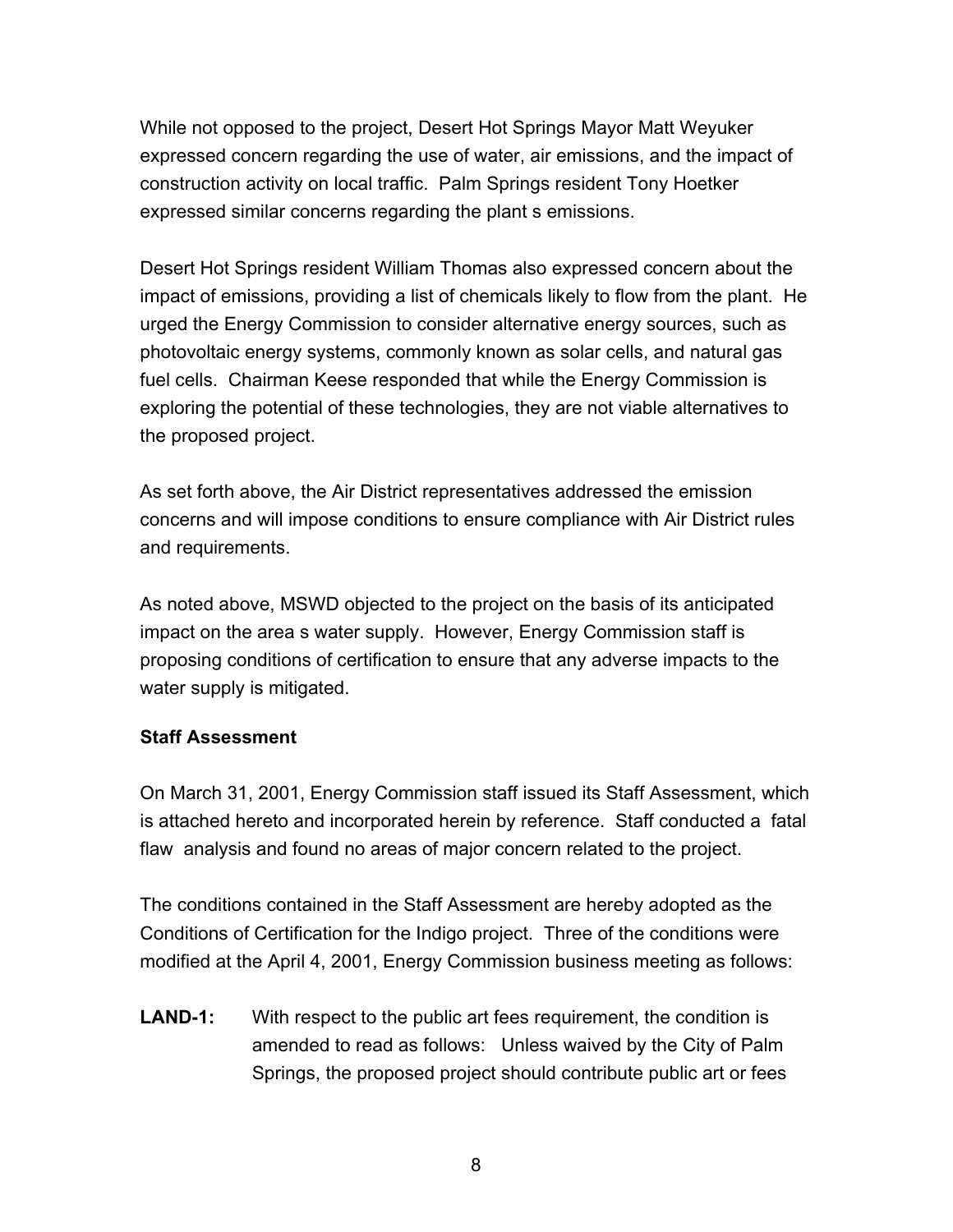in-lieu of the art at the rate of 0.5% of the Uniform Building Code valuation table.

- **SOIL & WATER-4:** The condition shall be amended to read as follows: If required, prior to ground disturbance, the project owner shall submit to the CPM a copy of a valid permit or agreement from the appropriate approving agency for wastewater discharge.
- **SOIL & WATER-7:** The condition shall be amended to read as follows: Prior to the initiation of drilling an on-site well, except for test wells, the project owner shall submit information on the project s projected annual water use on the local aquifer, and a plan to mitigate excess draw down of the aquifer for CPM review and approval.

#### **Authority to Construct Permit**

As noted above, on March 8, 2001, Applicant filed an application with the Air District for an ATC permit. The ATC permit is a requirement of the U.S. Environmental Protection Agency (USEPA). The application is subject to a 30 day notice and public review and comment period that commenced on March 28, 2001. The ATC permit shall become effective on the date designated by the Air District, including any modifications approved during the comment period. The conditions and any modifications thereto contained in the ATC permit shall be incorporated herein by reference on the effective date of the ATC permit.

#### **Term of Certification, Permit Verification, and Amendment**

Indigo Energy Facility shall be certified for the life of the project if at the expiration of its Summer Reliability Agreement (SRA) with the California Independent System Operator (Cal-ISO) or its power purchase agreement with the California Department of Water Resources (DWR), the project owner can verify that the project meets the following continuation criteria. The certification shall expire if the continuation criteria are not met. Within 30 days of executing a power purchase agreement with DWR, the Applicant shall notify the Energy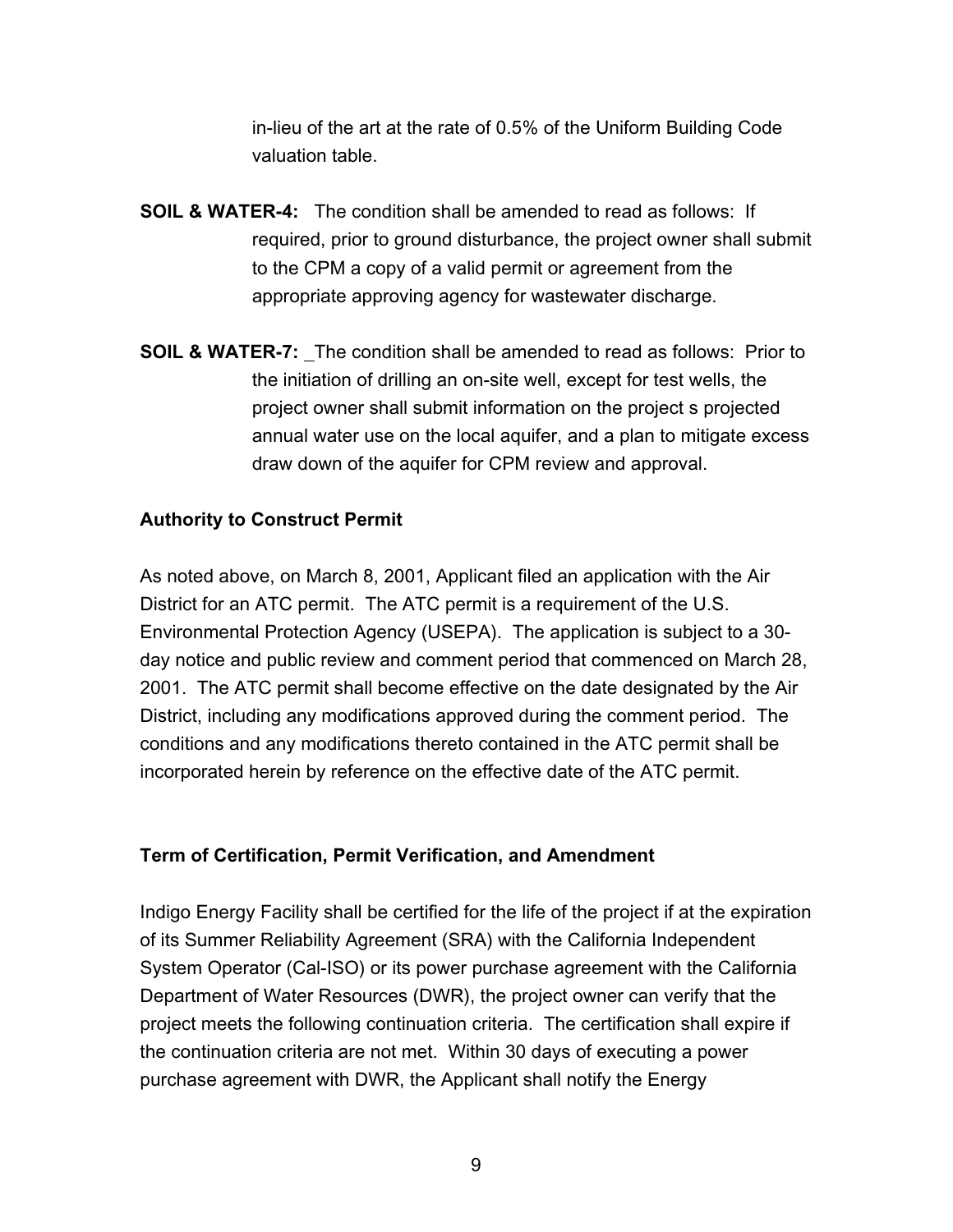Commission s Compliance Project Manager (CPM) regarding the duration of the agreement with DWR.

At least six months prior to the expiration of its SRA with Cal-ISO or its power purchase agreement with the DWR, the project owner shall provide verification that the project will meet the following criteria in order to continue the permit through the life of the project:

- 1. The project is permanent, rather than temporary or mobile in nature.
- 2. The project owner demonstrates site control.
- 3. The project owner has secured permanent emission reduction credits (ERCs) approved by the South Coast Air Quality Management District (Air District) and the California Air Resources Control Board (CARB) to fully offset project emissions for its projected run hours prior to expiration of the temporary ERCs obtained from CARB.
- 4. The project is in current compliance with all Energy Commission permit conditions specified in the Decision.
- 5. The project is in current compliance with all conditions contained in the Authority to Construct permit from the Air District.
- 6. The project meets all Best Available Control Technology (BACT) requirements under Air District rules and CARB requirements.

## **Additional Conditions**

- **TSE-2:** Within 15 days of the issuance of this certification, the Applicant shall provide the Energy Commission s CPM with a schedule for completion of the transmission and fuel interconnection agreements and construction of the natural gas pipeline and electrical transmission line.
- **Compliance Reporting:** Applicant shall submit status reports to the Energy Commission s CPM every two weeks beginning on April 18, 2001, indicating its progress in meeting milestones for procuring necessary project components and all required approvals for construction and operation of the facility by the expected on-line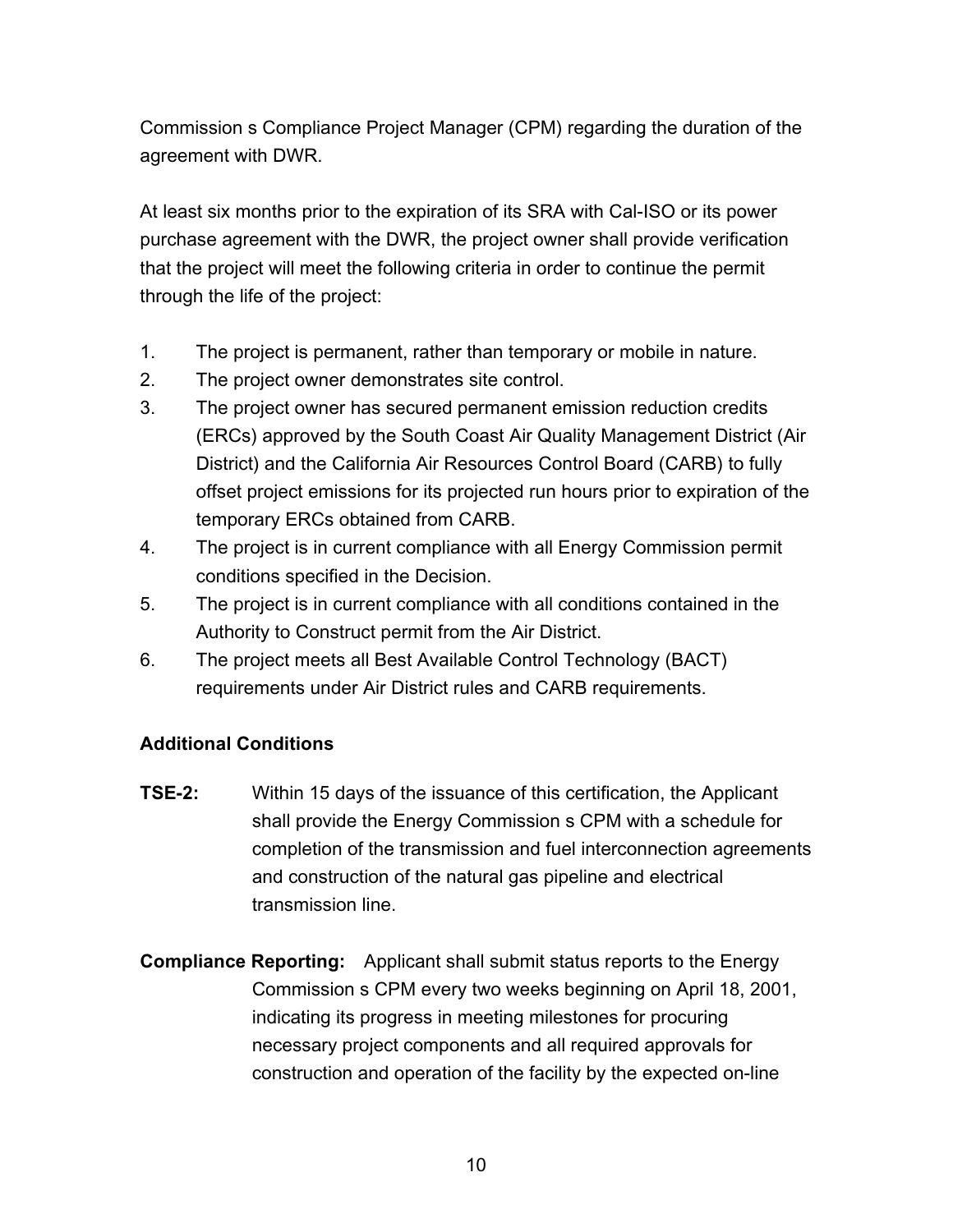date of July 5, 2001. Progress reports shall be required until Indigo is on-line.

#### **Monitoring Conditions**

The project owner shall comply with the following monitoring conditions in addition to the Permit Verification process contained in this Decision and in addition to the General Compliance Conditions delineated in the Staff Assessment and incorporated herein by reference:

- **Start of Operations:** Indigo Energy Facility (Indigo) shall be on-line by the expected date of operation of July 5, 2001 or the earliest possible date thereafter, but no later than September 30, 2001. If Indigo is not operational by September 30, 2001, the Energy Commission will conduct a hearing to determine the cause of the delay and consider what sanctions, if any, are appropriate. If the Energy Commission finds that the project owner failed to proceed with due diligence to have Indigo in operation by September 30, 2001, the Energy Commission will set a specific date by which Indigo must be brought on-line as a condition precedent to continue the certification.
- **BACT Standards:** Operation of Indigo shall be in compliance with all Best Available Control Technology (BACT) standards imposed by the Air District in its Authority to Construct permit. Failure to meet these standards will result in a finding that Indigo is out of compliance with the certification.
- **Three-Year Review:** No later than 15 days after completion of the first three years in operation, Indigo shall submit to the Energy Commission a report of operations that includes a review of Indigo s compliance with the terms and conditions of certification, the number of hours in operation, and the demand for power from the facility during the three year period.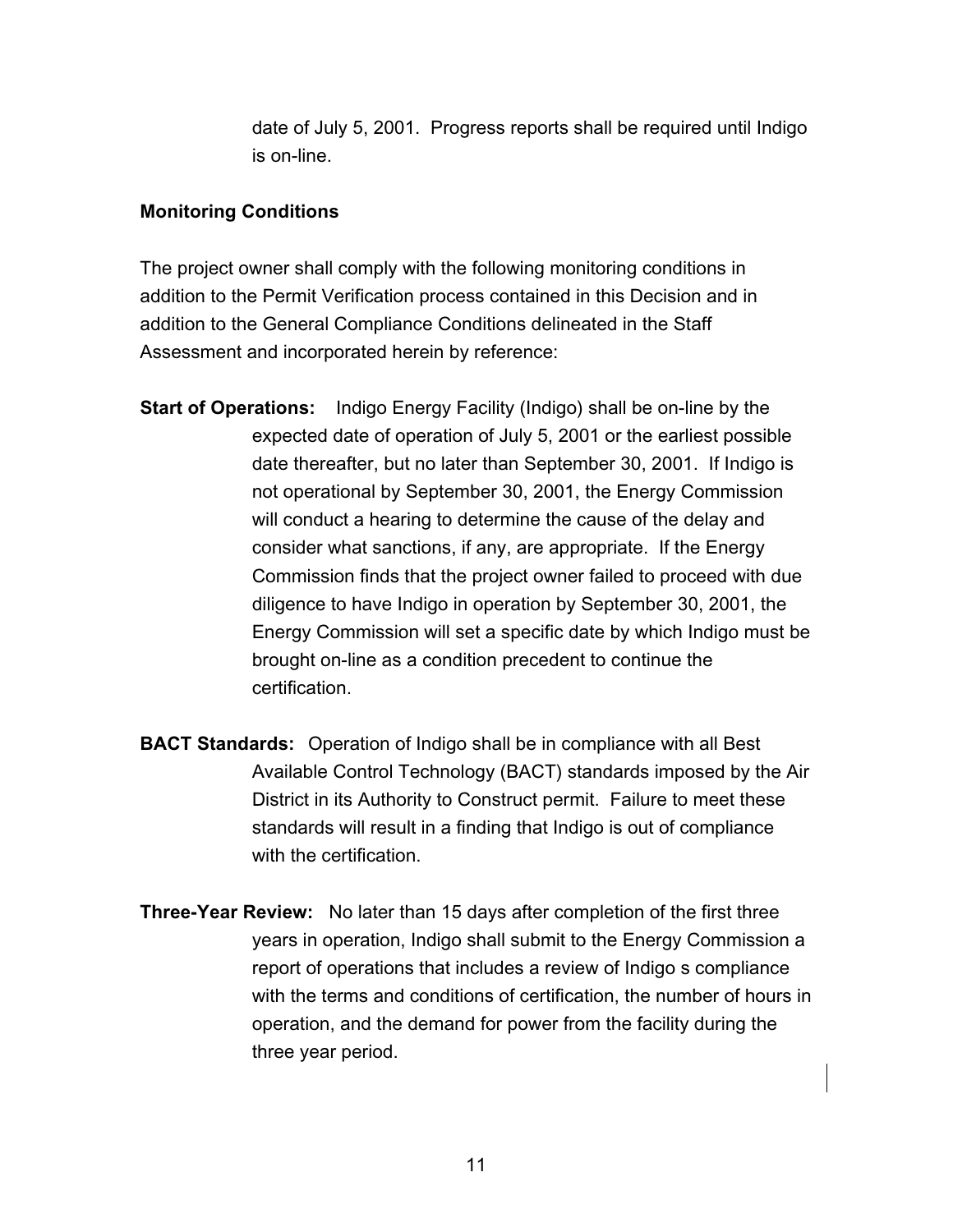# **FINDINGS AND CONCLUSIONS**

- 1. There is an energy supply emergency in California.
- 2. All reasonable conservation, allocation, and service restriction measures may not alleviate the energy supply emergency.
- 3. Public Resource Code section 21080(b)(4) exempts emergency projects from the requirements of the California Environmental Quality Act.
- 4. Executive Order D-28-01 states that [a]II proposals processed pursuant to Public Resources Code section 25705 and Executive Order D-26-01 or this order [D-28-01] shall be considered emergency projects under Public Resources Code section 21080(b)(4).
- 5. Indigo Energy Facility is a simple-cycle facility that will operate during periods of high demand.
- 6. Indigo Energy Facility has been processed pursuant to Public Resource Code section 25705 and Executive Orders D-26-01 and D-28-01.
- 7. Pursuant to the Executive Orders cited above, Indigo Energy Facility is expected to be on-line by July 5, 2001 and no later than September 30, 2001, in order to help reduce blackouts and other adverse consequences of the energy supply emergency in the state.
- 8. In order for the Indigo Energy Facility to be on-line by July 5, 2001, and no later than September 30, 2001, it is necessary to substantially reduce the time available to analyze the project.
- 9. To the greatest extent feasible under the circumstances, the terms and conditions specified in this Decision (1) provide for construction and operation that does not threaten the public health and safety, (2) provide for reliable operation, and (3) reduce and eliminate significant adverse environmental impacts.

## **COMMISSION APPROVAL**

Implementation of the Conditions of Certification contained in the Staff Assessment, the Authority to Construct Permit, and the additional conditions described above as well as the mitigation identified in the application and contained in the record ensure that the proposed facility will be designed, sited, and operated in a safe and reliable manner to protect the public interest.